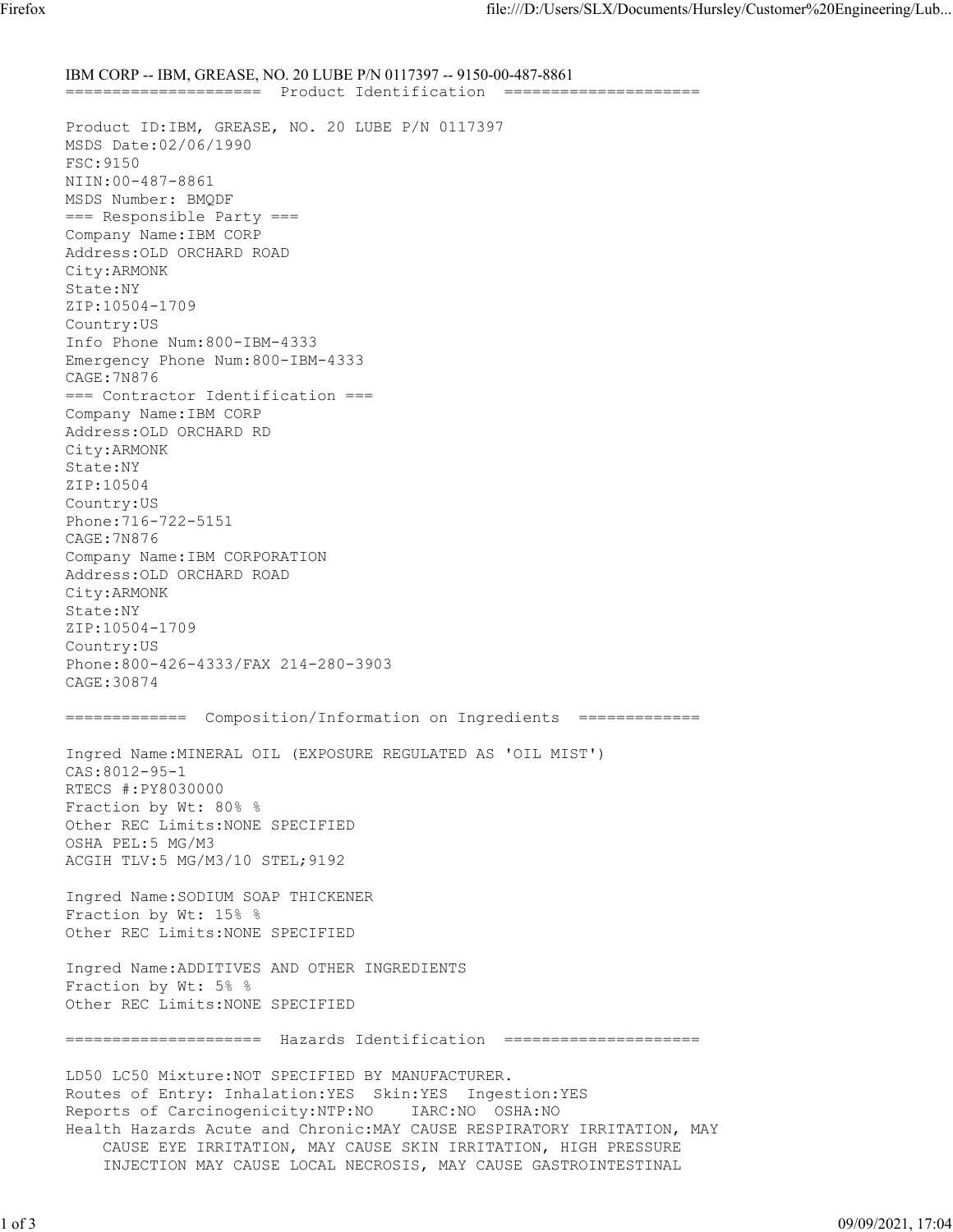IRRITATION. Explanation of Carcinogenicity:PRODUCT CONTAINS NO INGREDIENTS CURRENTLY CLASSIFIED AS CARCINOGENIC BY NTP, IARC OR OSHA. Effects of Overexposure:RESPIRATORY TRACT IRRITATION, EYE IRRITATION, TEARING, REDNESS, SKIN IRRITATION, RASH, DERMATITIS, OIL ACNE, TISSUE NECROSIS, GASTROINTESTINAL IRRITATION. Medical Cond Aggravated by Exposure:MAY IRRITATE PEOPLE WITH SKIN PROBLEMS, ASTHMA AND LUNG DISEASES. SUSCEPTIBLE INDIVIDUALS MAY HAVE AN ALLERGIC REACTION. ======================= First Aid Measures ======================= First Aid:EYES: FLUSH WITH COPIOUS AMOUNTS OF WATER FOR 15 MINUTES. SKIN: WASH AFFECTED AREA WITH SOAP AND WATER. INGESTION: DO NOT INDUCE VOMITING. OBTAIN IMMEDIATE MEDICAL ATTENTION. FOR LARGE AMOUNTS, GIVE W ATER TO DILUTE. INHALATION: REMOVE FROMAREA OF EXPOSURE. ===================== Fire Fighting Measures ===================== Flash Point Method:OC Flash Point:>399F,>204C Lower Limits:NOT GIVEN Upper Limits:NOT GIVEN Extinguishing Media:DRY CHEMICAL, CARBON DIOXIDE, FOAM Fire Fighting Procedures:WEAR SELF-CONTAINED BREATHING APPARATUS. Unusual Fire/Explosion Hazard:NONE SPECIFIED BY MANUFACTURER. ================== Accidental Release Measures ================== Spill Release Procedures:CONTAIN FOR TREATMENT/DISPOSAL, VENTILATE AREA, COVER WITH ABSORBENT MATERIAL AND COLLECT, ELIMINATE ALL SOURCES OF IGNITION. Neutralizing Agent:NONE SPECIFIED BY MANUFACTURER. ====================== Handling and Storage ====================== Handling and Storage Precautions:AVOID OR MINIMIZE SKIN CONTACT. STORE AWAY FROM HEAT, SPARKS, OPEN FLAMES OR STRONG OXIDANTS. Other Precautions:KEEP OUT OF REACH OF CHILDREN. KEEP CONTAINERS CLOSED WHEN NOT IN USE. ============= Exposure Controls/Personal Protection ============= Respiratory Protection:SELF-CONTAINED Ventilation:GENERAL SHOULD BE SUFFICIENT Protective Gloves:IMPERMEABLE GLOVES Eye Protection:SAFETY GLASSES Other Protective Equipment:EMERGENCY EYEWASH, SHOWER Work Hygienic Practices:WASH WITH SOAP AND WATER AFTER HANDLING PRODUCT AND BEFORE EATING DRINKING OR SMOKING. Supplemental Safety and Health ADDITIONAL IBM PART NUMBERS: 0450672, 0228720, 0771674 ================== Physical/Chemical Properties ================== HCC:V6 Boiling Pt:B.P. Text:>601F,>316C Melt/Freeze Pt:M.P/F.P Text:NOT GIVEN Decomp Temp:Decomp Text:NOT GIVEN Vapor Pres:< 0.1 MMHG Vapor Density:0.87